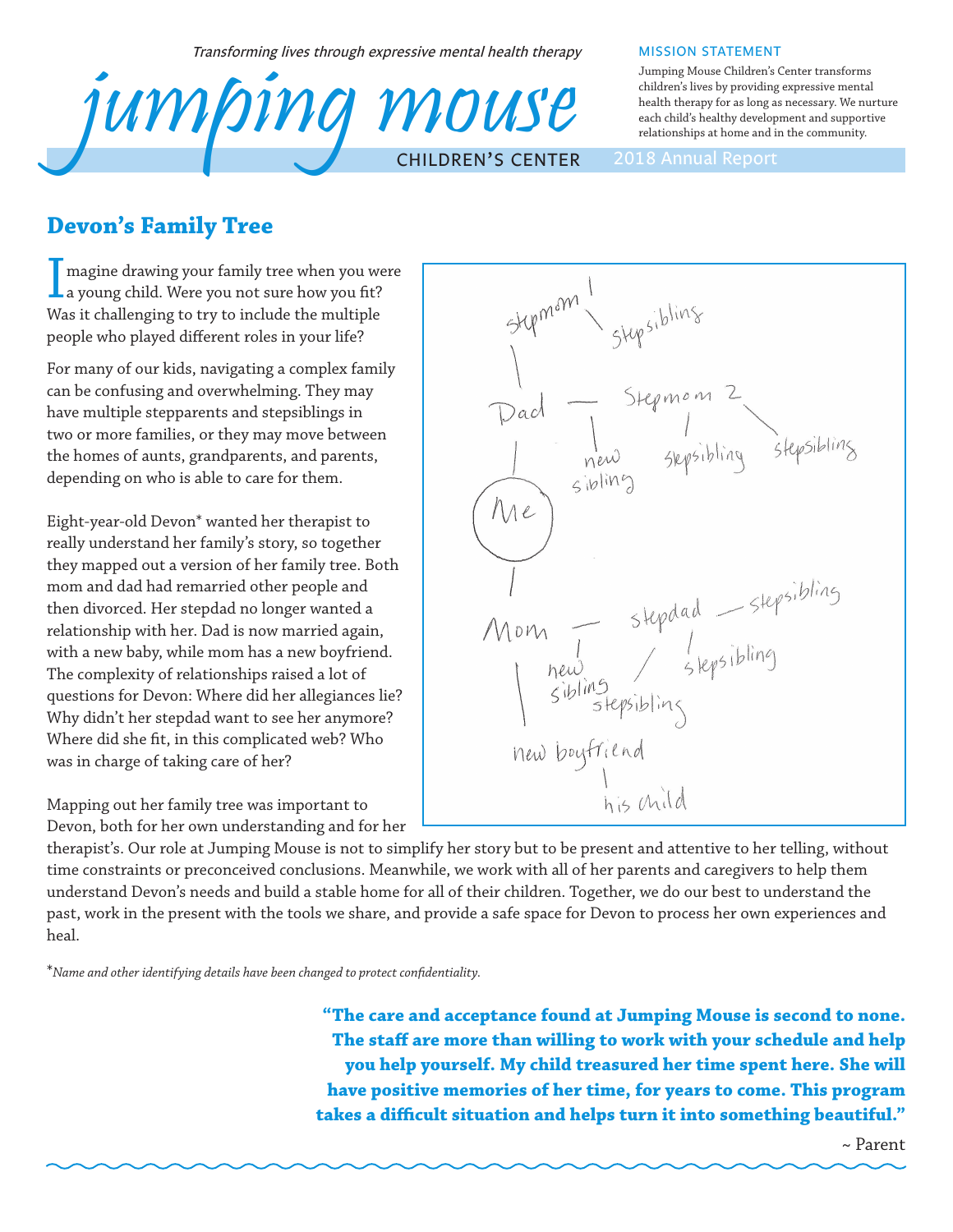# **2018 Impact Report**

**"Incredibly caring and committed! Jumping Mouse sticks with kids and families as long as it takes. They are committed to access for all, regardless of resources."** ~ Parent

> According to the National Center for Children in Poverty, 75% to 80% of children in need of mental health services do not receive them, with children from low-income families being disproportionately affected. *Jumping Mouse exists to address this need.*



Last year, 91% of kids successfully completed therapy, or are continuing their therapy this year at Jumping Mouse. At the close of therapy:

- **• 85%** of parents agreed that their child "communicates his/her feelings or needs," compared to 23% before Jumping Mouse;
- **• 91%** agreed that they "understand their child's point of view," compared to 53% before Jumping Mouse; and
- **• 91%** agreed that they "know who to contact in the community when they need help or advice," compared to 71% before Jumping Mouse.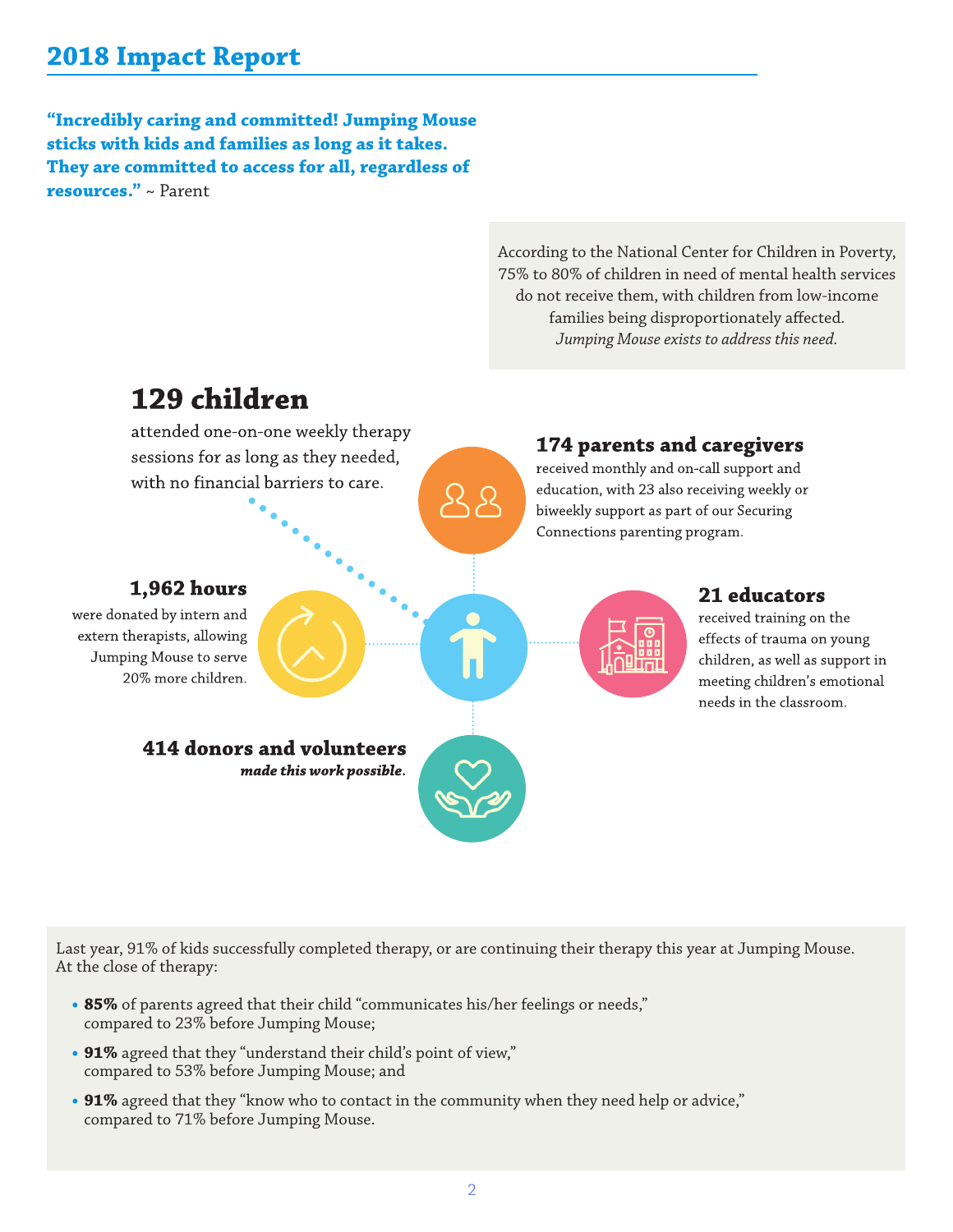## **Support and Revenue**

### **Total Support and Revenue: \$710,559**



### **Expenses**



2018 Operating result, including depreciation: \$32,759

#### **Staff**

EXECUTIVE DIRECTOR Jenny Manza CLINICAL DIRECTOR Jean Scarboro DATA AND FINANCE DIRECTOR Candy Carter DEVELOPMENT MANAGER Whitney Friddle ADMINISTRATIVE ASSISTANT Kim Henry

#### THERAPISTS

Stephanie Drexel Hannah DuBois Eric Johnston Catharine Robinson Steve Roe Selena Sena-Hopkins Llory Wilson Arielle Wortman

**Only 25% of our services** are covered through health insurance payments. **Thanks to support from people like you**,

children can come to Jumping Mouse for as long as they need to heal.

### **2018 FOUNDATION, CORPORATE, AND GOVERNMENT GRANTS**

Costco Wholesale D.V. and Ida J. McEachern Charitable Trust Forest Foundation Jefferson County 1/10th of 1% Sales Tax Fund The Marion E. Kenworthy-Sarah H. Swift Foundation May and Stanley Smith Charitable Trust The Norcliffe Foundation NW Children's Foundation OneFamily Foundation Port Townsend Rotary Club Stranahan Foundation United Good Neighbors of Jefferson County

Staffing is our biggest expense because *our program depends on people.* Our therapists are experts in creative therapy and have advanced training in the fields of sexual assault and abuse, attachment disorders, adoption and foster care therapy, and parent education.

VOLUNTEER THERAPISTS Katherine Curtis Dylan Young

#### **Board**

**PRESIDENT** Coe Hutchison VICE PRESIDENT Katie Shonsey-Mattern TREASURER Amanda Wilson

**SECRETARY** Bev Schaaf MEMBERS: Allison Crispen Wendy Davis Ron Dionne Craig Isenberg Beau Ohlgren Patti Smith Rachel Williams